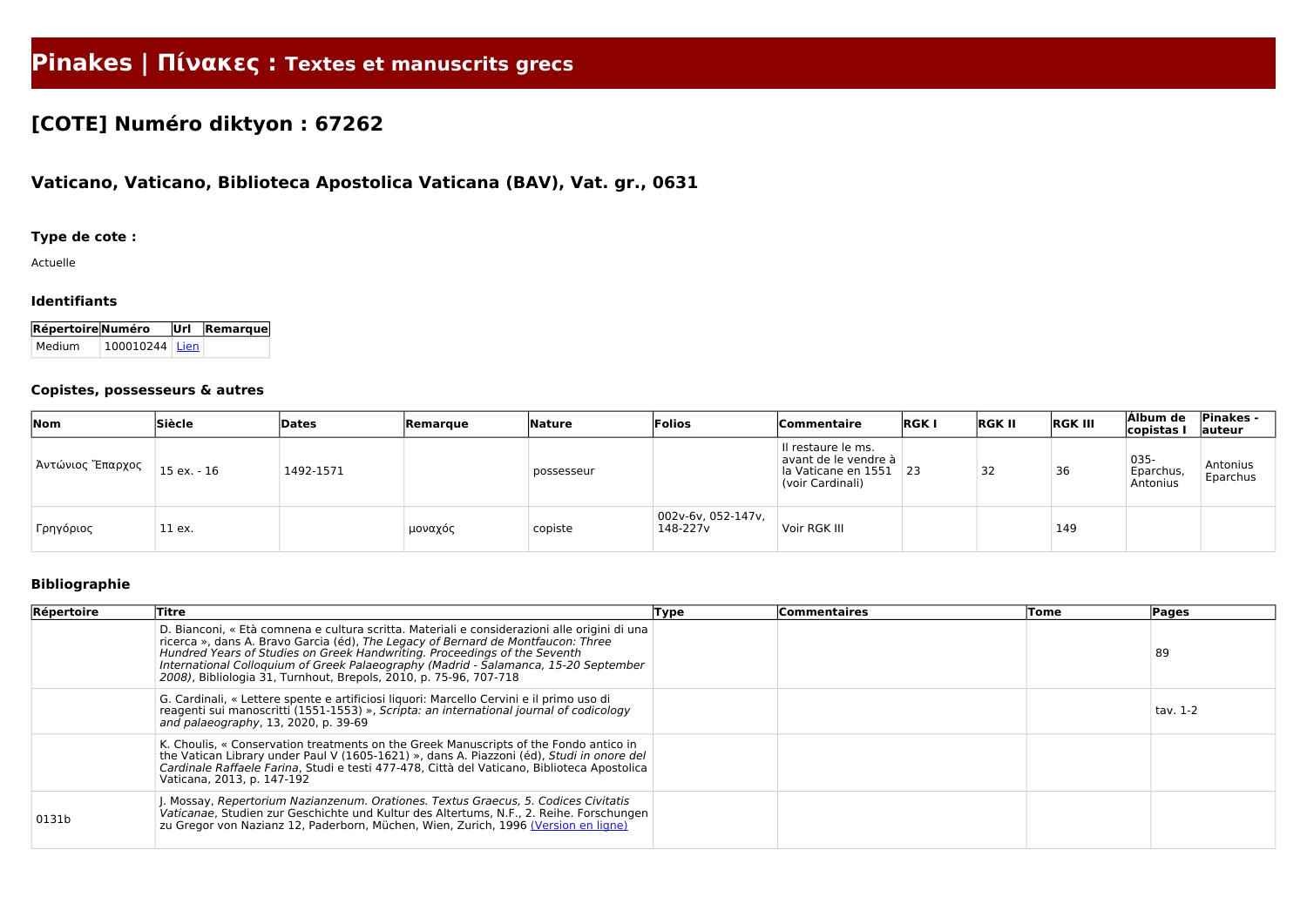| Répertoire  | Titre                                                                                                                                                                                                                 | Type | <b>Commentaires</b> | Tome | Pages |
|-------------|-----------------------------------------------------------------------------------------------------------------------------------------------------------------------------------------------------------------------|------|---------------------|------|-------|
| R(III)0138a | Voicu, Codices Chrysostomici Graeci. VI : Codicum Ciuitatis Vaticanae Pars Prior,<br>Documents, Études et Répertoires publiés par l'Institut de Recherche et d'Histoire des<br>Textes, Paris, 1999 (Version en ligne) |      |                     |      |       |

#### **Contenu**

| Numéro | <b>Siècle</b><br> Folios<br><b>IDate</b> |  | · Principa.<br><b>ISupport</b> | <b>Remarque</b> | Possesseurs & Autres Révision ،<br>Copiste: |  |  |
|--------|------------------------------------------|--|--------------------------------|-----------------|---------------------------------------------|--|--|
|        |                                          |  |                                |                 |                                             |  |  |

#### **Témoins (26)**

| Folios    | <b>Auteur</b>           | <b>Oeuvre</b>                    | Identifiant              | Recension<br>ou partie | <b>BHG</b> | Date Lit. | Siècle    | Date | Commentaire | Contenu | Rev. | <b>Biblio.</b> |
|-----------|-------------------------|----------------------------------|--------------------------|------------------------|------------|-----------|-----------|------|-------------|---------|------|----------------|
| 001-65v   | Theodoretus<br>Cyrensis | Quaestiones In<br>Genesim        | $\bullet$ CPG<br>6200.01 |                        |            |           | $11 - 16$ |      |             |         |      |                |
| 066-86    | Theodoretus<br>Cyrensis | Quaestiones In<br>Exodum         | $\bullet$ CPG<br>6200.02 |                        |            |           | $11 - 16$ |      |             |         |      |                |
| 086-102   | Theodoretus<br>Cyrensis | Quaestiones In<br>Leuiticum      | $\bullet$ CPG<br>6200.03 |                        |            |           | 11-16     |      |             |         |      |                |
| 102-116v  | Theodoretus<br>Cyrensis | Quaestiones In<br>Numeros        | $\bullet$ CPG<br>6200.04 |                        |            |           | $11-16$   |      |             |         |      |                |
| 116v-133  | Theodoretus<br>Cyrensis | Quaestiones In<br>Deuteronomium  | $\bullet$ CPG<br>6200.05 |                        |            |           | 11-16     |      |             |         |      |                |
| 133-141v  | Theodoretus<br>Cyrensis | Quaestiones In<br>losue          | $\bullet$ CPG<br>6200.06 |                        |            |           | 11-16     |      |             |         |      |                |
| 141v-147v | Theodoretus<br>Cyrensis | Quaestiones In<br><b>ludices</b> | $\bullet$ CPG<br>6200.07 |                        |            |           | 11-16     |      |             |         |      |                |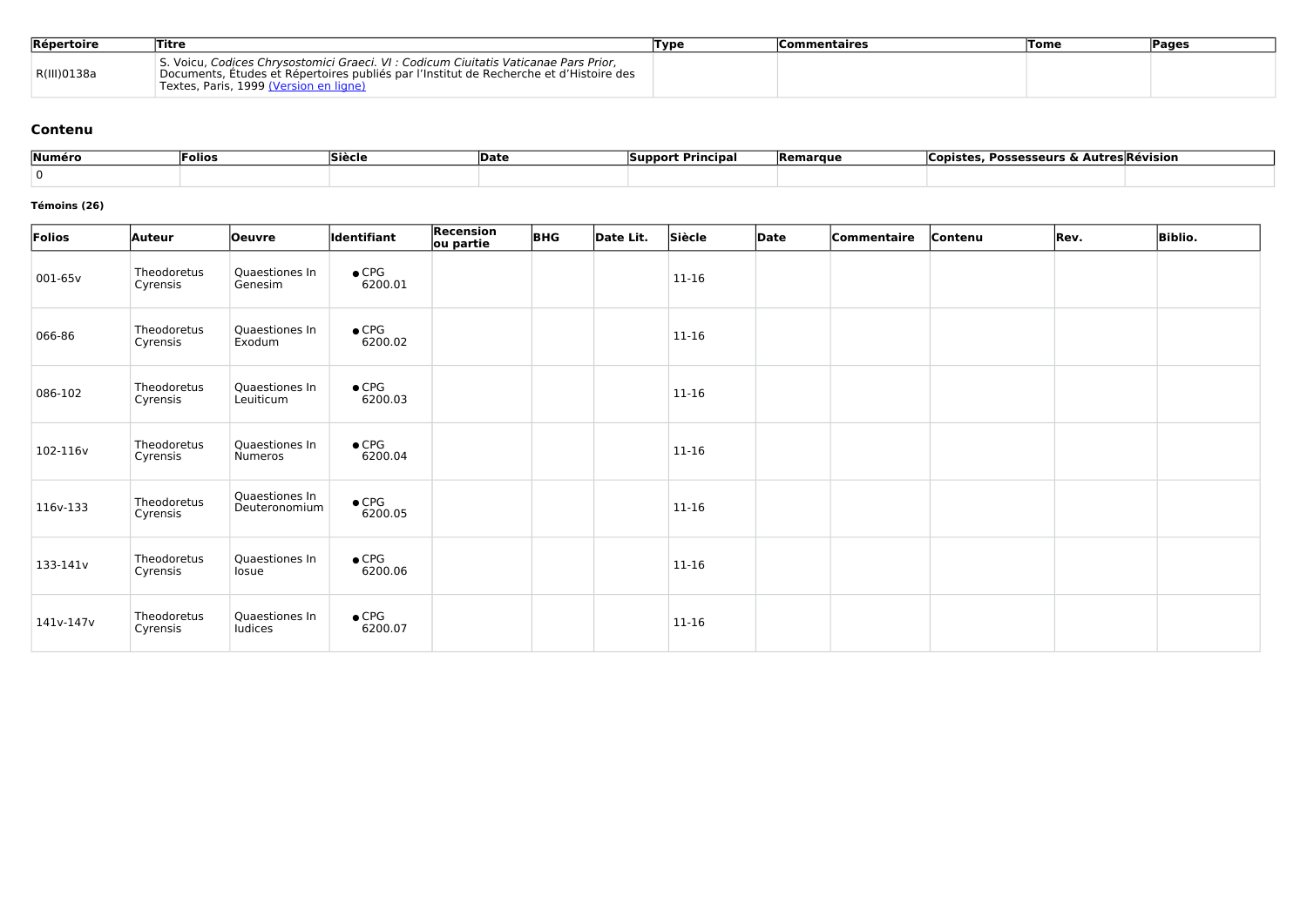| Folios   | <b>Auteur</b>                     | <b>Oeuvre</b>                                   | ldentifiant                        | Recension<br>ou partie                                | <b>BHG</b> | Date Lit. | Siècle    | Date | Commentaire | Contenu                                                                                                                                                                                                                                                                                                                                                                                                                                                                                                                                                                                                                                                                                                                                                                                                                          | Rev.                | <b>Biblio.</b>        |
|----------|-----------------------------------|-------------------------------------------------|------------------------------------|-------------------------------------------------------|------------|-----------|-----------|------|-------------|----------------------------------------------------------------------------------------------------------------------------------------------------------------------------------------------------------------------------------------------------------------------------------------------------------------------------------------------------------------------------------------------------------------------------------------------------------------------------------------------------------------------------------------------------------------------------------------------------------------------------------------------------------------------------------------------------------------------------------------------------------------------------------------------------------------------------------|---------------------|-----------------------|
| 148-227v | Georgius<br>Mocenus               | Scholia In<br>Orationes<br>Gregorii<br>Theologi | • CPG 3021                         |                                                       |            |           | 11-16     |      |             | Incipit<br>Τὸ "Κύριος" ὄνομα<br>δηλωτικόν έστι τῆς<br>Θεότητος<br>  Incipit<br>  Τὸν παρόντα λόγον <br>τινες μέν φασι το<br>προοίμιον έχειν<br>Incipit<br>  Τῆ κοινῆ συνηθεία<br>  καὶ τῆ τῶν πολλῶν<br>χρήσει<br><i>incipit</i><br>Συνεξακούεσθαι<br>ένταΰθα τὸ<br>"φαίνεται"<br><b>Incipit</b><br>Παρ <sup>ι</sup> όλίγον ἂν<br>έγκωμιαστός φησιν<br>ό Κυπριανός<br>παρήρχετο<br>Incipit<br>Ό είς τον μάρτυρα<br>Χριστοῦ Κυπριανὸν<br>λόγος γένους έστι<br>πανηγυρικοῦ<br><b>Incipit</b><br>Τὸν παρόντα λόγον<br>έν τῆ πόλει μὲν<br>Ναζιανζοῦ ἔγραψεν<br>ο πάτήρ<br>  <b>Incipit</b><br>Τὸ "τιμᾶσθαι" φησὶ<br>"τὰ ἐγκαίνια<br>παλαιὸς νόμος"<br>έστιν έκ χρόνου τοῦ<br>Μωϋσέως<br>Incipit<br>Σεβασμιοτέραν<br>έορτην και<br>πανήγυριν δείκνυσιν<br>ἀεί<br>Incipit<br>- Τὸν δεύτερον τοῦ<br>Πάσχα λόγον μετὰ<br>ἐξέλευσιν αὐτοῦ | $\bullet$ IRHT inc. |                       |
| 228      | Arsenius<br>Anachoreta            | Opera                                           |                                    |                                                       |            |           | $11 - 16$ |      |             |                                                                                                                                                                                                                                                                                                                                                                                                                                                                                                                                                                                                                                                                                                                                                                                                                                  |                     |                       |
| 228      | Barsanuphius et<br>Iohannes       | Quaestiones et<br>responsiones                  | • CPG 7350                         |                                                       |            |           | $11 - 16$ |      |             |                                                                                                                                                                                                                                                                                                                                                                                                                                                                                                                                                                                                                                                                                                                                                                                                                                  |                     |                       |
| 228r-v   | Macarius/Symeon Opera<br>(pseudo) |                                                 |                                    |                                                       |            |           | $11 - 16$ |      |             |                                                                                                                                                                                                                                                                                                                                                                                                                                                                                                                                                                                                                                                                                                                                                                                                                                  |                     |                       |
| 229r-v   | Iohannes<br>Climacus              | Opera                                           |                                    |                                                       |            |           | $11 - 16$ |      |             |                                                                                                                                                                                                                                                                                                                                                                                                                                                                                                                                                                                                                                                                                                                                                                                                                                  |                     |                       |
| 229v-230 | Iohannes<br>Chrysostomus          | De precatione,<br>Orationes 1-2                 | $\bullet$ CPG 4516<br>· Aldama 021 | De precatione<br>excerpta (CCG<br>VI, Appendix<br>15) |            |           |           |      |             | Incipit<br>Εί τοὺς βασιλεῖ<br>διαλεγομένους και<br>τῆς παρ'ἐκείνου<br><b>Desinit</b><br>∫ἵνα μὴ σβέσῃ ἡμῶν<br>τὸ φῶς τῆς εὐψῆς                                                                                                                                                                                                                                                                                                                                                                                                                                                                                                                                                                                                                                                                                                   |                     | $\bullet$ R(III)0138a |